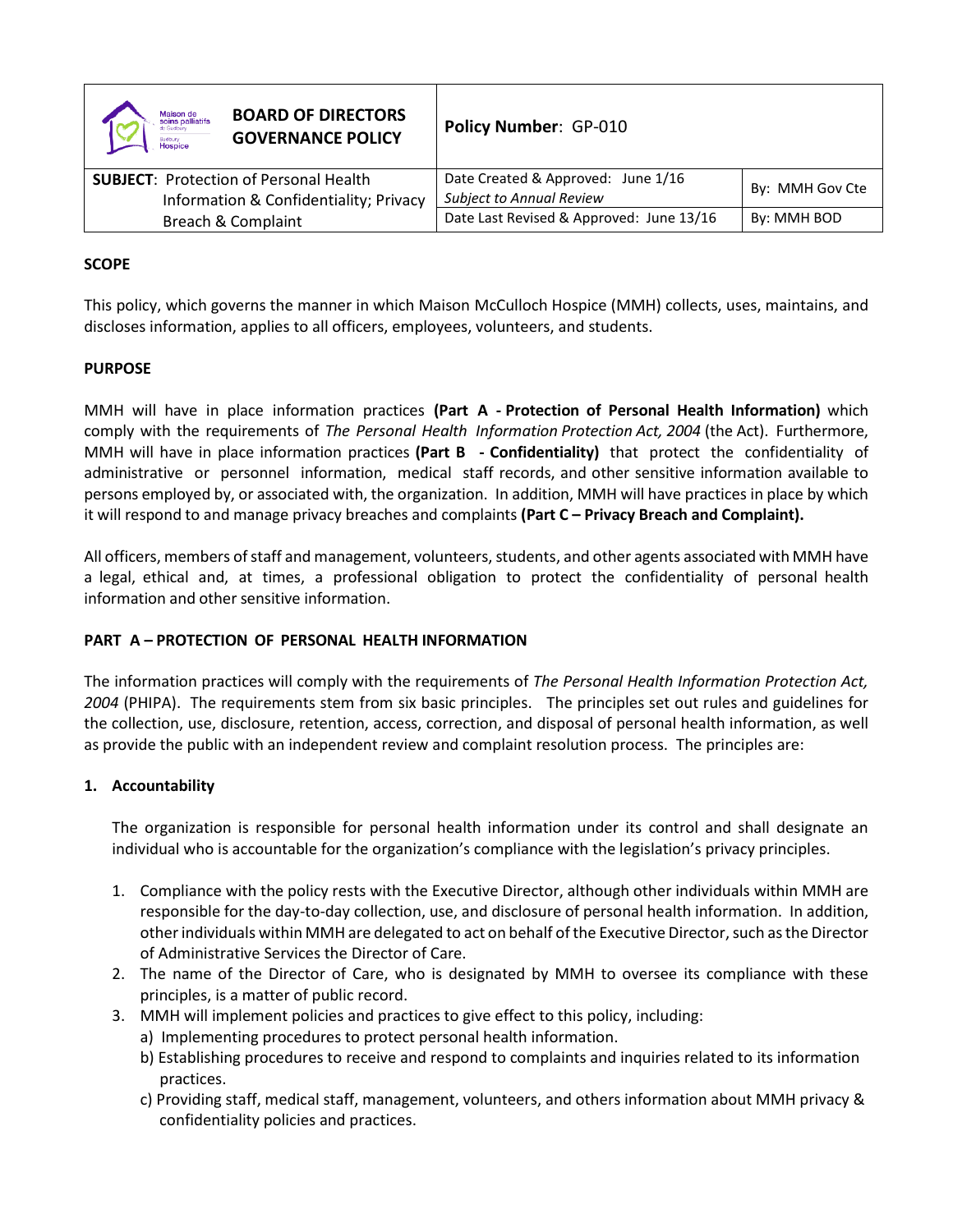d) Developing public notices, pamphlets, and other information tools to explain MMH information practices.

## **2. Identifying Purpose**

The purposes for which personal health information is collected, used, and disclosed must be identified by the organization at or before the time the information is collected. The primary purposes are the delivery of direct resident or client care, the administration of health care services, conducting risk management and quality improvement activities, fundraising, conducting research, teaching, compiling statistics, and meeting legal and regulatory requirements. Health information custodians may rely on notices to give residents and clients information describing why their personal health information is collected, used, and disclosed.

## **3. Consent**

The knowledge and consent of the individual are required for the collection, use, or disclosure of personal health information, except where inappropriate and/or subject to specific exceptions. Residents and clients have the right, at any time, to withdraw their consent to the use of personal information. See Consent to Release Information section of agreements for the Residential Care Program, Shared Care Team, and Visiting Hospice Service.

## **4. Limiting Collection, Use, Disclosure, and Retention**

The collection of personal health information shall be limited to that which is necessary for the purposes identified by the organization. Information shall be collected by fair and lawful means.

Personal health information shall not be used or disclosed for purposes other than those for which it was collected, except with the consent of the individual or as required by law. Personal health information shall be retained only as long as necessary for the fulfillment of those purposes.

MMH will have clear procedures with respect to the retention and disposal of personal health information. See MMH Archiving procedure.

#### **5. Protection of Information**

Personal health information shall be protected by security safeguards, appropriate to the sensitivity of the information. MMH must take steps to ensure that the records containing the information are protected against unauthorized access, copying, modification, or disposal. **(See Part C – Privacy Breach & Complaint)**

#### **6. Access and Accuracy**

Personal Health Information shall be as accurate, complete, and up-to-date as is necessary for the purposes for which it is to be used. Residents and clients will have the right to review and amend any personal data if he/she believes that it may be out of date or incorrect.

MMH shall make readily available to individuals specific information about its policies and practices relating to the management of personal health information.